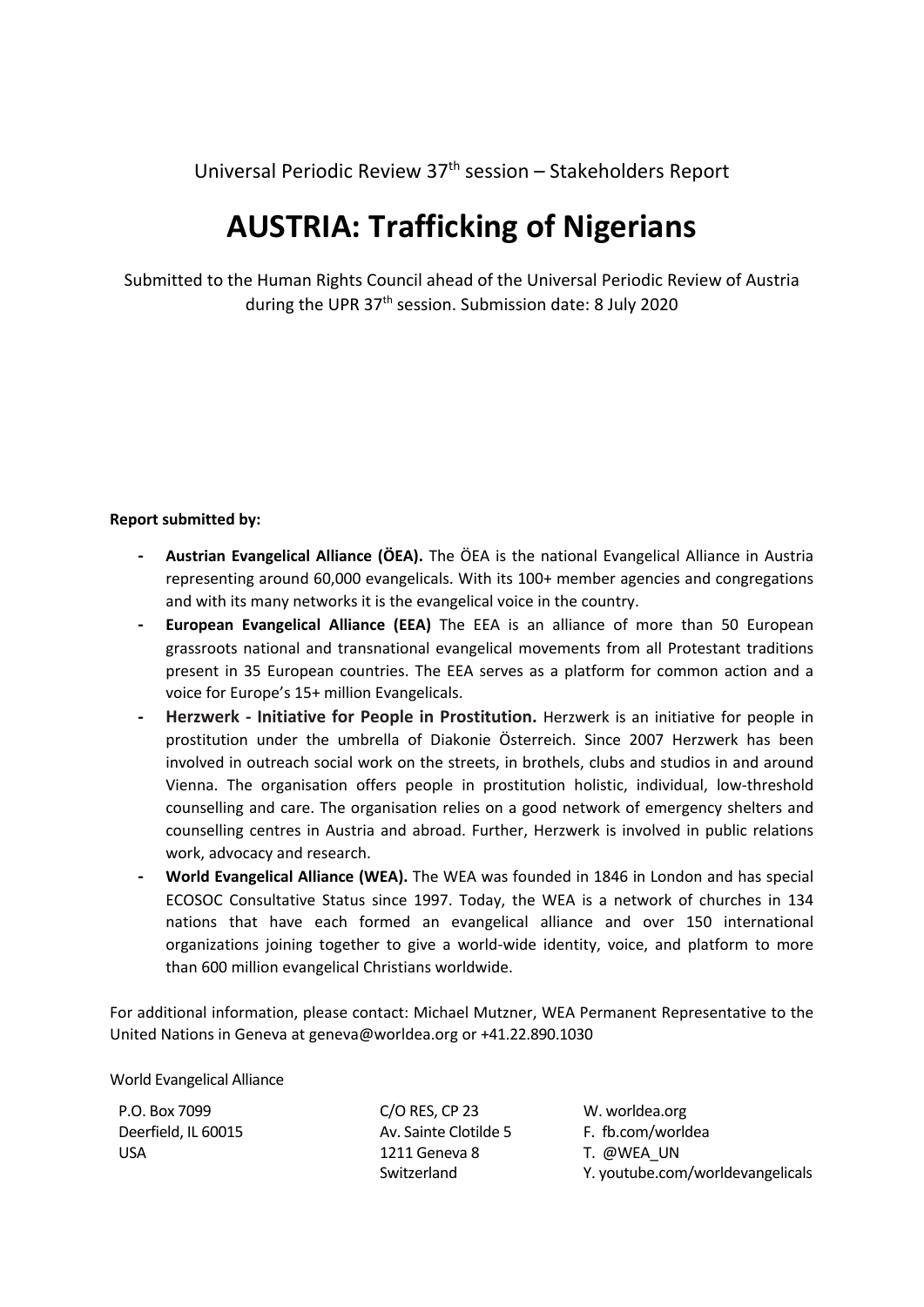- 1. This report is focusing on the issue of human trafficking for sexual exploitation and will focus in particular on the cases of Nigerian women, as trafficking from this country has known <sup>a</sup> strong peak during the last UPR cycle, revealing also protection gaps in the government'<sup>s</sup> engagement to combat human trafficking and protect victims. The report mainly draws upon research and expertise from *Herzwerk - Initiative for People in Prostitution*.
- 2. During its 2015 UPR review, Austria has accepted all ten recommendations pertaining to human trafficking, including <sup>a</sup> recommendation asking the government to *"Continue with its efforts in raising awareness and knowledge on human trafficking, including through trainings and awareness-raising measures for law enforcement organs, judges and public prosecutors."* (A/HRC/31/12, 139.95)
- 3. Austria is affected by human trafficking both as <sup>a</sup> transit and destination country. Male, female and child victims are trafficked for the purpose of sexual exploitation, labor exploitation and slave-like situations of domestic servitude, sexual exploitation of women and girls being the predominant form of exploitation.
- 4. Austria is <sup>a</sup> signatory to all relevant international legal instruments to combat human trafficking, including the Palermo Protocol, and it incorporated the European Union directive 2011/36/EU on preventing and combating trafficking in human beings and protecting its victims.
- 5. In order to coordinate and intensify anti-trafficking measures in Austria, <sup>a</sup> "Task Force on Combating Human Trafficking" was set up by the Austrian government in 2004. All relevant ministries, government bodies, the federal provinces, the social partners and specialized Non-Governmental organizations are represented in this Task Force. The Task Force oversees triennial National Action Plans, monitors their implementation and publishes annual implementation reports, as well as three-year reports to the government and the parliament.
- 6. In 2015 and in 2016, <sup>a</sup> stark rise in the number of Nigerian women smuggled to Europe through Italy was observed.<sup>1</sup> In the same years, the number of Nigerian women asking for <sup>a</sup> refugee status in Austria peaked as well: 100 (2014), 170 (2015), 380 (2016), 265 (2017). The numbers went below 100 again in 2018 and 2019. 2 The number of *newly* registered sex-workers from Nigeria in Austria has gone through <sup>a</sup> similar peak, as the statistics from the capital city of Wien show: 17 (2012), 42 (2013), 101 (2014), 165 (2015), 134 (2016), 55 (2017). $^3$  These numbers only show parts of the reality, as civil society organizations observed that many Nigeria women were not registered. In parallel, stakeholders in Austria have recognized <sup>a</sup> rise in the number of trafficked

<sup>1</sup> PASCOAL R*., Stranded: The new trendsetters of the Nigerian human trafficking criminal networks for sexual purposes*, BINIs, Palermo: CISS, 2018

<sup>2</sup> *EUROSTAT* (2020)

<sup>3</sup> *Meldestelle für Prostitutionsangelegenheiten* (2018)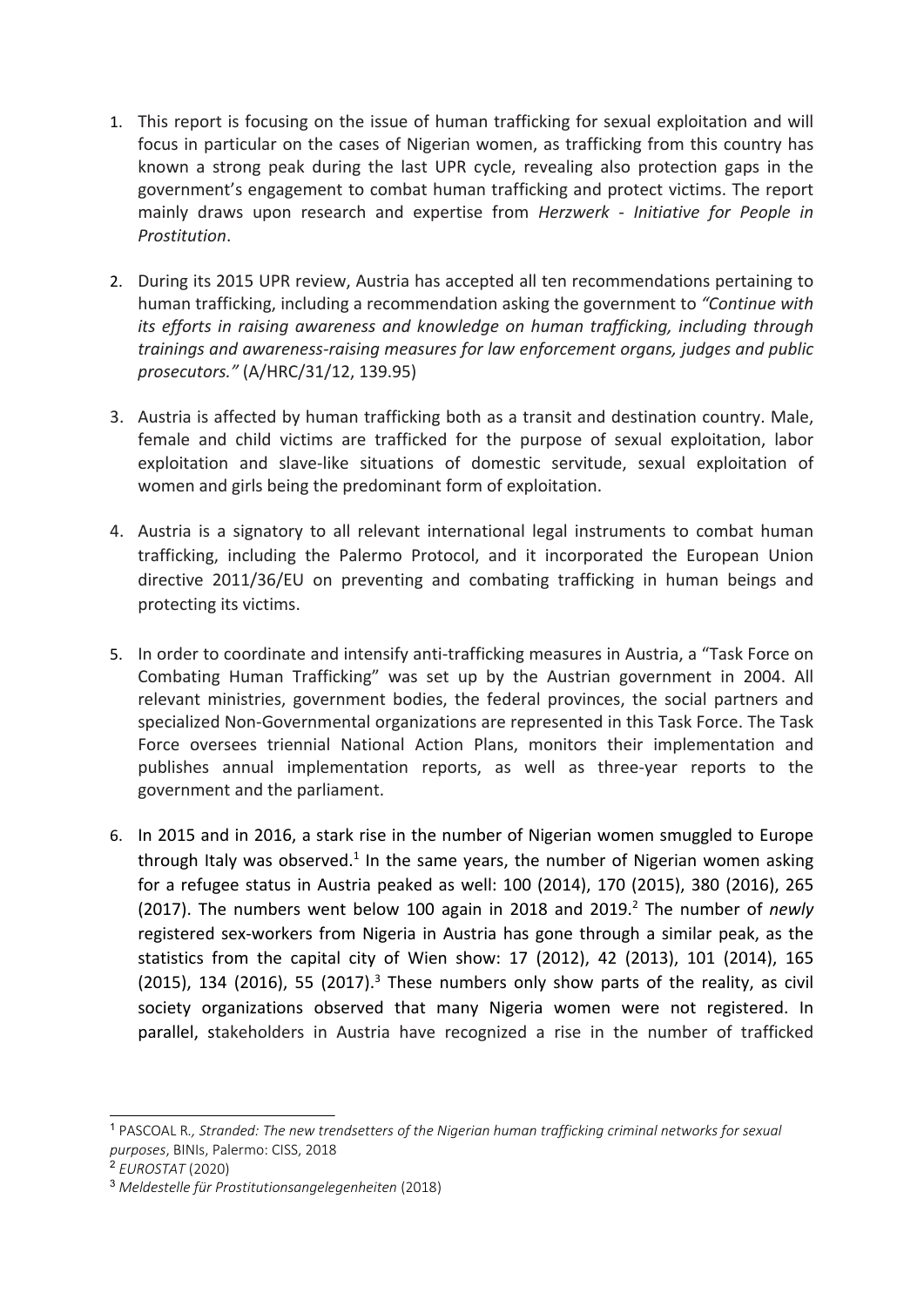Nigerian women for the purpose of sexual exploitation. 4 IOM and specialized NGOs estimated in a 2017 report,<sup>5</sup> that 80% of these Nigerian women who were smuggled to Europe were victims of human trafficking.

- 7. Our research has indicted that the identification and protection of Nigerian victims of trafficking by Austrian authorities have been insufficient. No Nigerian woman was identified as <sup>a</sup> victim of human trafficking in 2015, 5 in 2016 and 14 in 2017 *(Austrian Police Crime Statistics)*. Prosecution of perpetrators has been lacking as well. The last conviction involving traffickers of Nigerian women dates back to 2010. In order for victims of trafficking to be identified as such in Austria, they have to testify and be identified by the police. In practice, this is something these victims are mostly unable to do.
- 8. According to research conducted by *Herzwerk – Initiative for People in Prostitution* <sup>6</sup> and the INTAP project<sup>7</sup>, the reasons for the victims not to testify are the following:
	- a. Victims of trafficking are often not aware of their rights and do not identify themselves as victims of trafficking entitled to protection. Even when they apply for asylum, they invent <sup>a</sup> story rather than exposing their true situation.
	- b. Women from Nigeria believe they are under the "juju curse" magical practices meant to bind the women into trafficking. Before their travel to Europe, women are forced to participate in such <sup>a</sup> ceremony where they place themselves and their relatives under <sup>a</sup> curse if they denounce their traffickers or leave them before having paid back their "debt". The women strongly believe that being under such <sup>a</sup> curse, leaving their current masters will stir dramatic maledictions upon them and their relatives.
	- c. Threats of violence against them and against family members back in Nigeria is another reason why many women remain silent.
	- d. Nigerian women do not trust the police, as they come from <sup>a</sup> background where they perceive the police as corrupt and accomplice of the traffickers. Besides, they are often stopped by the police as sex-workers and fear to be deported, if their claim for asylum is not recognized.

<sup>4</sup> Herzwerk – Initiative for People in Prostitution, *Best practices In tackling trafficking Nigerian Route (BINIs) – Austrian National Report*, 2018, p.54. This study is one of the main source of the current report. The study is based on research and interviews with 100 experts from different sectors such as civil society, government, judiciary, migration, health.

<sup>5</sup> IOM (2017): *Flow monitoring surveys. The human trafficking and other exploitative practices indication survey. Analysis on migrants and refugees from Nigeria travelling along the central Mediterranean route*, Sept. 2017, p. 9. Online:

[http://migration.iom.int/docs/Analysis\\_Flow\\_Monitoring\\_and\\_Human\\_Trafficking\\_Surveys\\_in\\_the\\_Mediterrane](http://migration.iom.int/docs/Analysis_Flow_Monitoring_and_Human_Trafficking_Surveys_in_the_Mediterranean_and_Beyond_Nigerian_nationals.pdf) [an\\_and\\_Beyond\\_Nigerian\\_nationals.pdf](http://migration.iom.int/docs/Analysis_Flow_Monitoring_and_Human_Trafficking_Surveys_in_the_Mediterranean_and_Beyond_Nigerian_nationals.pdf)

<sup>6</sup> *Best practices In tackling trafficking Nigerian Route (BINIs) – Austrian National Report,* Herzwerk – Initiative for People in Prostitution, 2018

<sup>&</sup>lt;sup>7</sup> Intersectional Approach to the Process of Integration in Europe for Survivors of Human Trafficking from Nigeria and China (2019-2020) - <https://intap-europe.eu/>